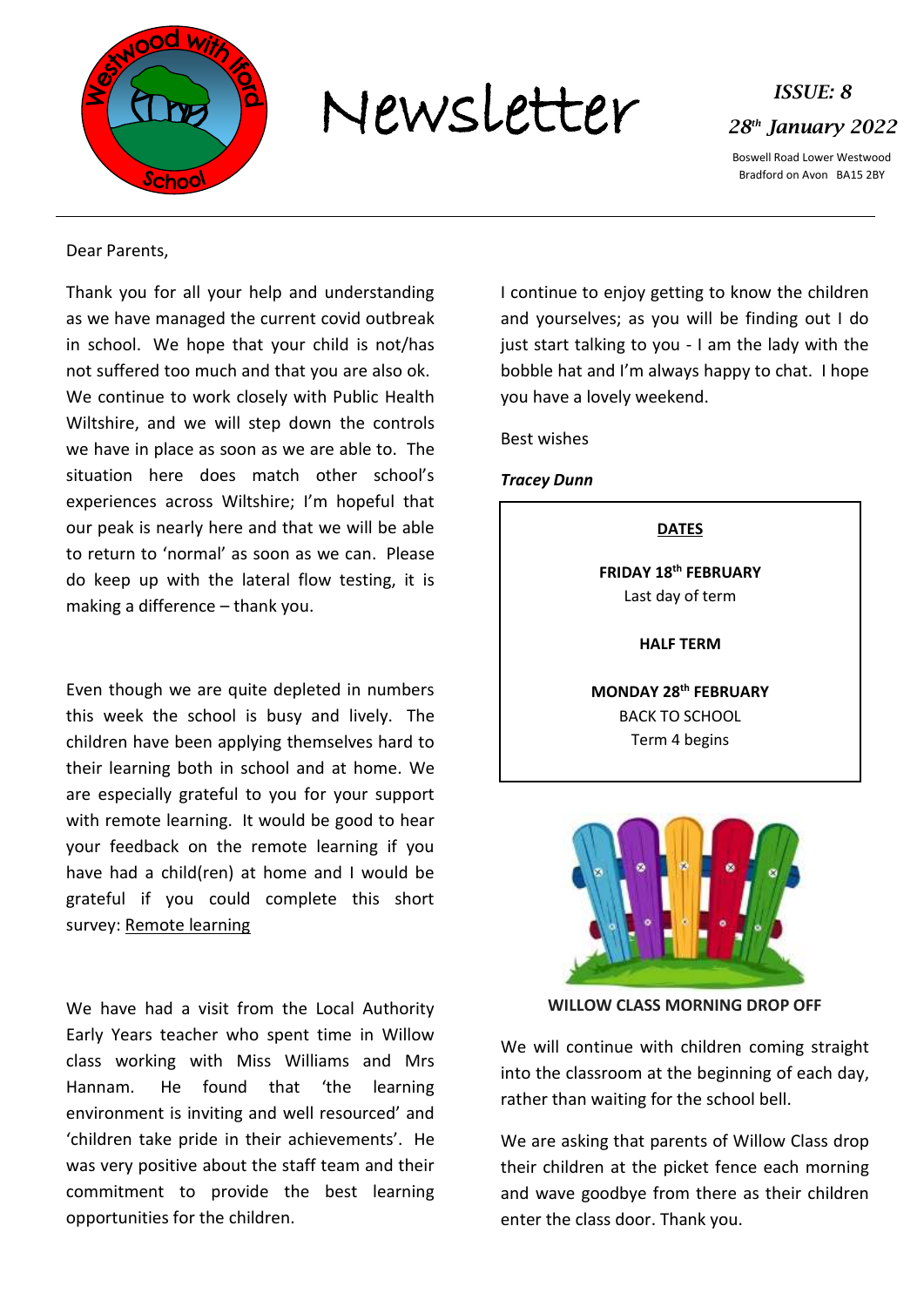# **WILLOW CLASS**



Willow Class have been reading The Disgusting Sandwich by Hannah Shaw. It's a story of how a 'beautiful' sandwich becomes a disgusting one!

Today the class have made their own beautiful sandwiches and created their own stories of how the sandwiches became disgusting.

All made just in time for their lunch!











# **MAPLE CLASS SWIMMING**

There will be no swimming sessions for Maple Class next week, due to the number of pupils with Covid.

# **SCHOOL CLUBS**

There are no Football, Dance or STEM clubs next week due to the number of pupils with Covid.

Wrap Around Care continues as usual, however, the children will be kept in bubbles in the hall.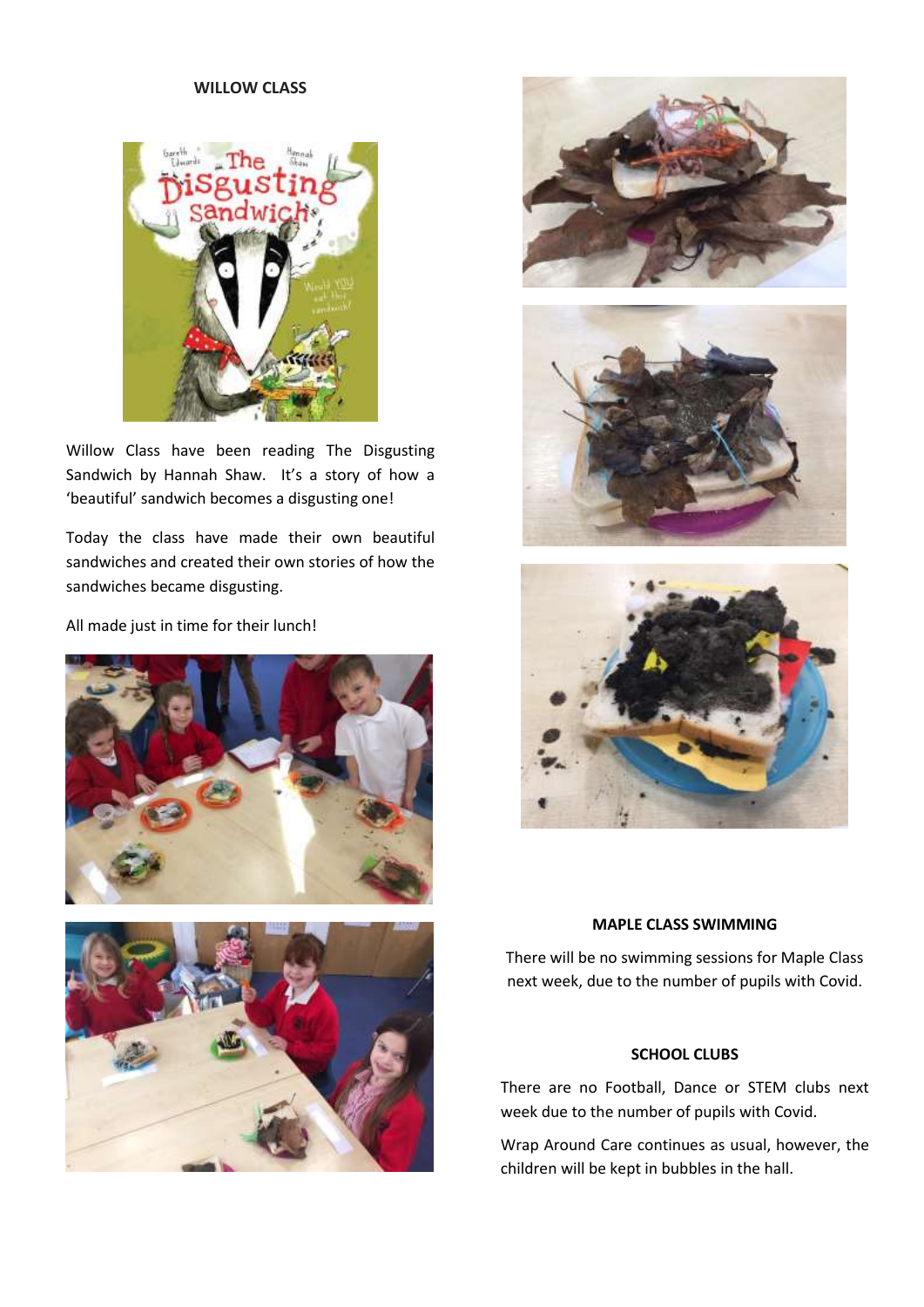

WESTWOOD SCARECROW TRAIL 2022

<u>Saturday 28th May – Sunday 5th June</u>

We have some exciting news.....

We're taking you 'out of this world' with this year's scarecrow trail.



Think outer space, think space travel, think sci-fi, think aliens!

Your scarecrow could be a film (such as Aliens or Star Wars), a famous person (Neil Armstrong or Tim Peaks for example), a TV programme (Blake's 7 or Star Trek), music related (Elton John's Rocket man or Holsts' 'Planets'), a book (The Martian by Andy Weir), an expression (Lift off, Love you to the moon & back).... the possibilities are as endless as the Milky Way or even 'to infinity & beyond'!!

We'd love for you to become involved. As always, we're looking for scarecrow makers & hosts but if you're a keen crafter, a potential sponsor or would like to donate a prize, we'd love to hear from you.

Our email is: [westwoodscarecrows@yahoo.co.uk](mailto:westwoodscarecrows@yahoo.co.uk) or DM us. It's going to be 'out of this world!

# **Closing date for a scarecrow is Monday 4th April.**

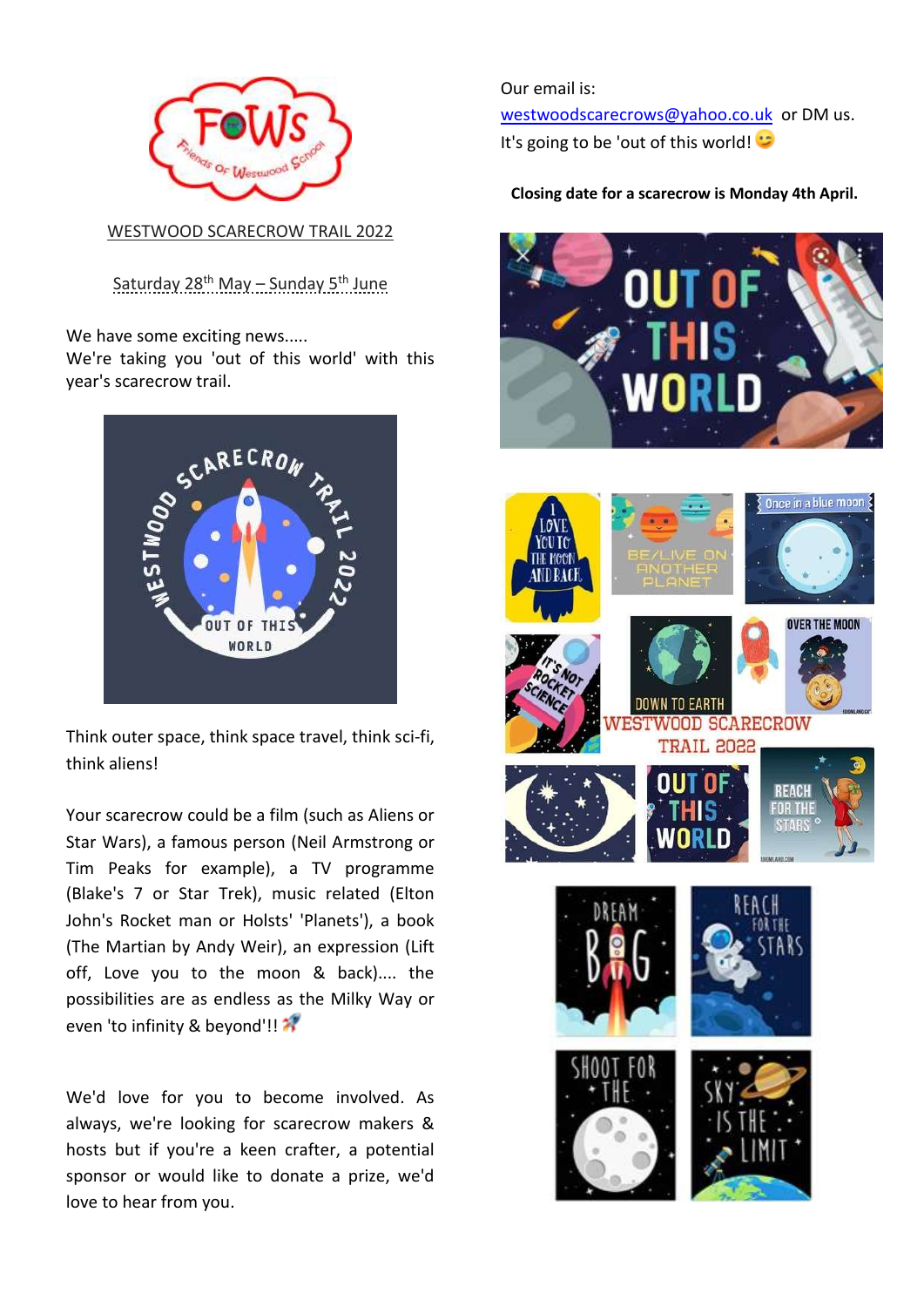### **OUT AND ABOUT**



Holy Trinity's Musical Director Martin takes on the marathon challenge of playing one verse of all 628 hymns in the hymn book. Pop into Holy Trinity inperson and cheer him on or sponsor him online [\(www.stewardship.org.uk/pages/organmarathon\)](http://www.stewardship.org.uk/pages/organmarathon) and request every verse of your favourite hymn! Funds raised will split between Holy Trinity and The Hub in Bradford on Avon.

Date: Saturday 29<sup>th</sup> January 2022

Time: 10am-4pm

Venue: Holy Trinity Church, Bradford on Avon

#### **The HUB@BA15**



The Hub continues to be open for food parcels to be collected between 10-1pm each weekday morning but we also have volunteers who are willing to deliver within the local area which had not previously happened pre-pandemic.

This duel system is continuing and the rest of the Hub is opening up next month for general support and advice, access to computers, plus debt and welfare benefit advice for Covid safe face to face meetings.

If you are donating food – thank you very much, it can be left in the entrance.

Please ring 01225 920748 or email [boacommunityhub@gmail.com](mailto:boacommunityhub@gmail.com) with any requests and they will respond as soon as they are able. Please contact them if you need extra support.

Their emergency number is 0800 840 2298.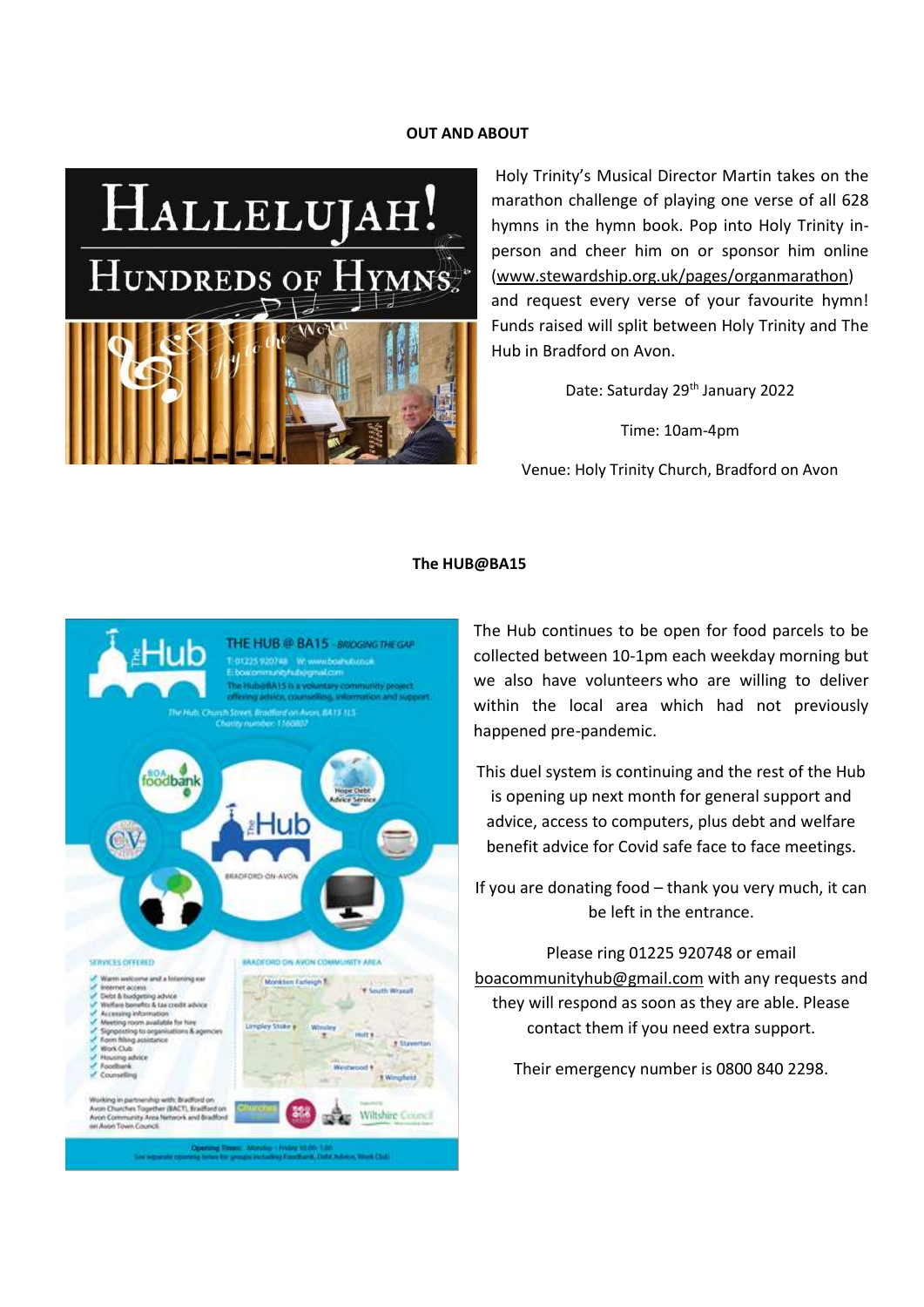# **ANNUAL WASSAIL**

Bradford on Avon Preservation Trust invites you to join them in the Annual Wassail at Hens Community Orchard!

This event is family friendly orientated. It comprises of folk music, Morris dancers, cider drinking and apple tree worshiping to wish the trees good luck in their growth for the season ahead. Bring a torch and 'noisy things' to make a real Hullaballoo!



**Enjoy Music, Singing, Morris, Mumming, Cider and Apple Cake!**

Free Event to help us continue an old tradition in our young orchard. Remember to wrap up warm!

Date: Saturday 29<sup>th</sup> January 2022

Time: 4pm-7pm

Venue: The Tithe Barn, Bradford on Avon



**Jam-Jar Snow Globe workshop (for ages 5+)** Bring along an empty jam jar (with lid!) and a small toy figurine from home to create an eyecatching snow-globe.

This activity is FREE so no need to book tickets through Ticketsource simply collect a ticket on the day.

*Children aged 11 and under must be accompanied by an adult*



**MUSICAL GATHERING**

BOA Youth and Mighty Girls have come together to offer this Musical Gathering event on the 18th February 2022 for all 11-18-year-olds.

There will be live music, a local drum & bass DJ, a tuck shop, a pool table, a sofa chill-out area and a chance to have a party and dance!

Please Note: This is a FREE event but a ticket will be required via the Mighty Girls website.

Date: Friday 18<sup>th</sup> February 2022

Time: 7pm – 10pm

Venue: BOA Youth Centre, Frome Road, Bradford on Avon

Date: Wednesday 23<sup>rd</sup> February 2022

**Time:** Tickets issued at the Museum reception desk on the day of the workshop at 10am for 10.30am & 11.30am sessions and 1pm for 1.30pm & 2.30pm sessions

**Cost:** FREE